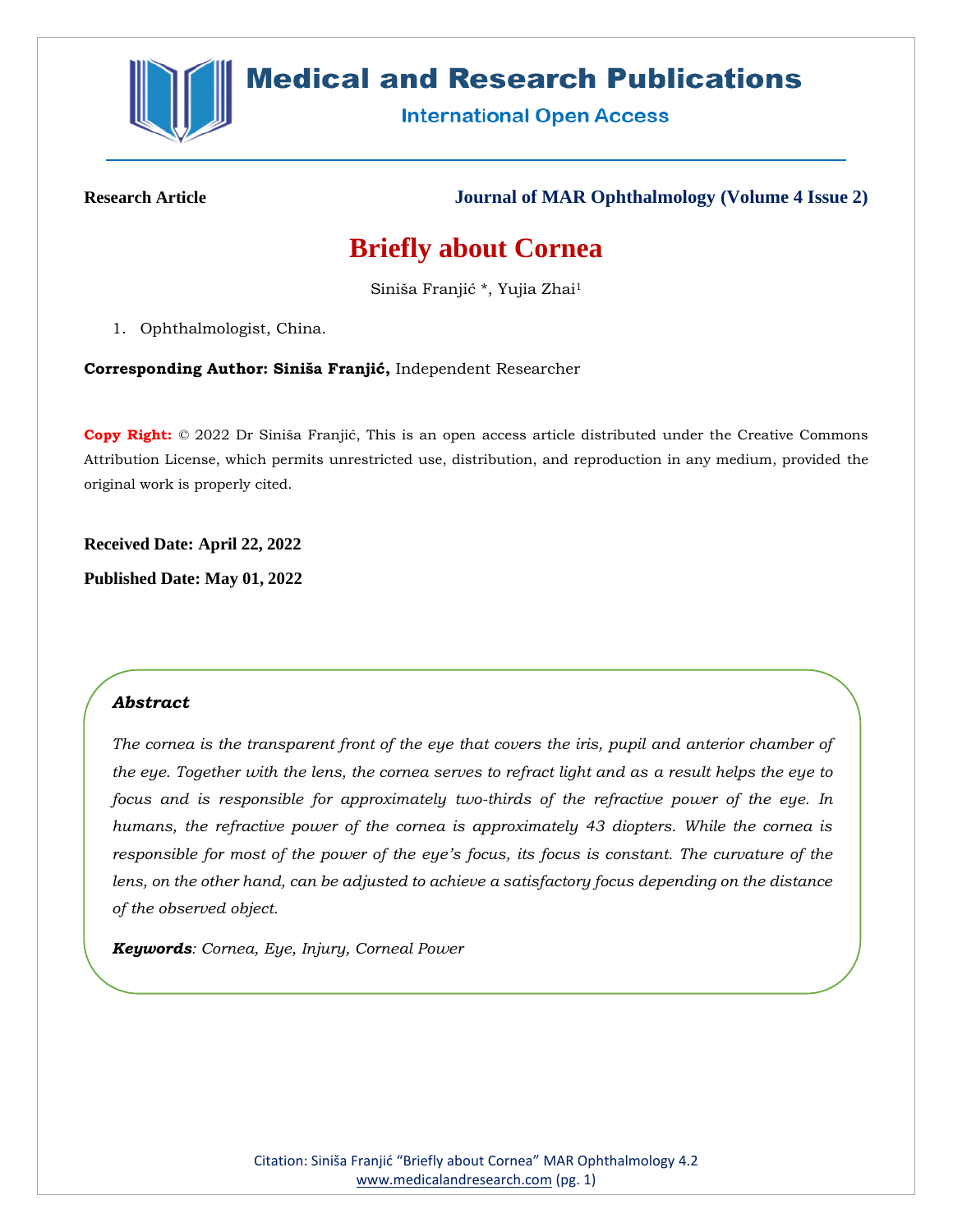# **Introduction**

The cornea acts as a transparent refractive surface and a protective barrier to infection and trauma [1]. Its anterior surface is elliptical (11.7mm horizontally, 10.6mm vertically), whereas its posterior surface is circular (11.7mm). It's thinnest centrally (around 535 microns) and thickest within the periphery (660 microns).

Unlike other ocular structures, likewise as most tissues within the body, the cornea does not show important changes with normal aging [2]. A variety of corneal aging changes have, however, been reported. Few of them are clinically evident, while others are demonstrated by chemical, biological, and structural studies. Distinction must be made between conditions considered within the traditional limits of aging and those of true disease processes that commonly affect the cornea within the elderly. The difference with other ocular structures is that changes of the cornea due to aging are mostly asymptomatic and do not usually affect vision, hence they are doing not require treatment. However, some changes occur and, as an example, the aged cornea becomes more susceptible to infection due to decreased ability to resist a spread of physiological stresses. Furthermore, it is sometimes difficult to distinguish age-specific deterioration from degenerations modified by environmental and genetic factors.

#### **Anatomy**

As we gaze into our own eyes in a mirror or into the eyes of another human being, we are aware of particular characteristic features [3]. The clear curve of the cornea, set into the white of the conjunctiva, the wrinkled surface of the colored iris behind the clear cornea, the protective lids, and their eyelashes sweeping over the world in periodic blinks. Handling an individual's eye removed from its bony orbit (something few of us, except for vision scientists, pathologists, and anatomists ever do), its toughness, and also the feel of the world as pliable but rigid due to fluid contained in its tough outer covering is very striking. the color of the iris and also the size of the clear cornea dominate its appearance when the eye is in place; removed, the cornea and also the iris behind it, with the opening (pupil) behind it, seem, within the isolated human eye, much too small for the scale of the world. Straggling off the rear, slightly off to at least one side (the nasal or side closest to the nose) is that the tough sheath surrounding the optic nerve, the eye's output line to the rest of the brain and carrier of the complex visual processing the cellular circuits of the retina achieves. The optic nerve also conducts the nutritive lines, arteries, and veins, which supply the metabolic demands of the eye. Not visible from the outside of the world (unless using optics to seem through the cornea and lens) is that the retina, where photoreception and also the initial stages of visual processing occur.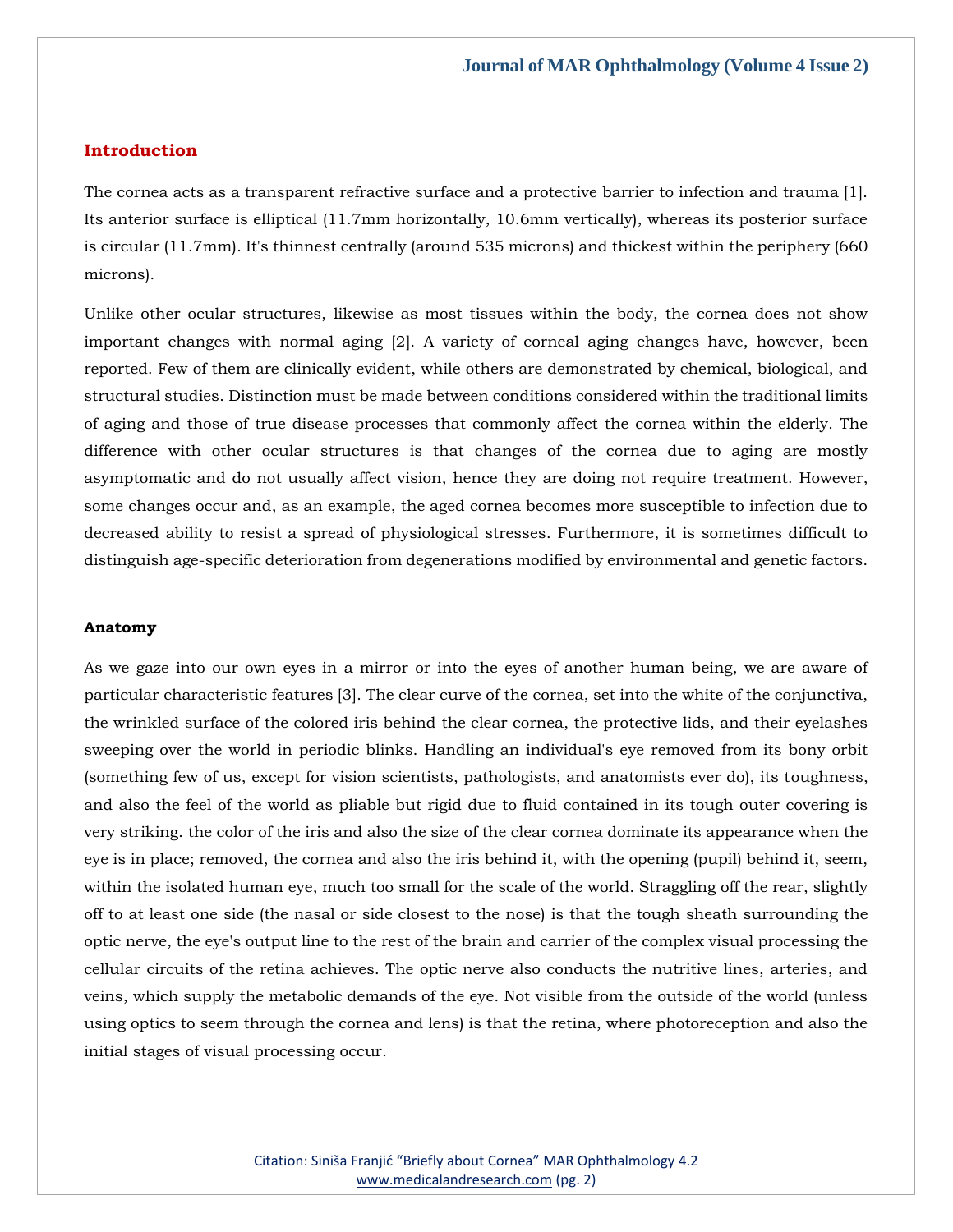Another notable aspect of the outside of the isolated human eye is that of the ocular muscles, which have attachment points on the tough outer white of the eye (sclera). Their number and orientation are responsible for the coordinated motion of the globes within the bony eye-sockets of the skull.

Ocular movements are coordinated within the central nervous system (CNS) and interact with visual stimuli using intricate feedback from visual pathways.

The tough outer "white" of the eye could be a connective tissue layer known as the sclera. The pressure makes the sclera rigid enough to keep the optical length of the eye constant and support the movement of the eye under muscular control. The sclera's cellular makeup and molecule configuration change to create the cornea, the clarity of which equals that of inorganic glasses or crystals. This clarity of the cornea is because of a different size range, spacing, and orientation of the protein molecules (collagen) that make up the cornea as compared to the sclera. Corneal clarity is maintained by metabolic work of cell layers on the backside of the cornea (the corneal endothelial cell layer) and therefore the outer surface (the corneal epithelium).

These cell layers use cellular energy to maintain the ionic (and, hence, water) content of corneal tissue; this work prevents corneal swelling, maintains the spacing of collagen molecules and, thereby, keeps the tissue transparent. The corneal epithelium is densely innervated with nerve endings. This density of nerve endings is evident to us humans when "something is in my eye!" i.e. when debris gets onto the corneal surface. The refractive properties of the cornea account for a great percentage of the optical properties of the eye, much more than the lens. The importance of the cornea as a refractive tissue, bending light to assist form a picture on the photoreceptor layer of the retina, makes modern refractive surgery possible. Such surgery uses knife cuts and lasers to reshape the cornea to change and correct its optical properties.

#### **Physiology**

#### **Corneal transparency depends on [1]:**

- Active deturgence: the endothelium is comparatively permeable. A passive flow of water and nutrients from the intraocular aqueous humor is drawn across into the stroma ('stromal swelling pressure'). to prevent overload (oedema) and maintain its transparency, the endothelium pumps sodium (Na +) back out into the aqueous by active Na +  $K + ATP$ ase, along with a passive movement of water. Water may pass through hormonally mediated aquaporins, e.g. AQP1. The epithelium is relatively impermeable due to the presence of apical tight junctions.
- Regular orientation and spacing of stromal collagen fibers: this reduces diffractive scatter of light. After injury, loss of architecture may result in opacity and scarring and that and light scatter.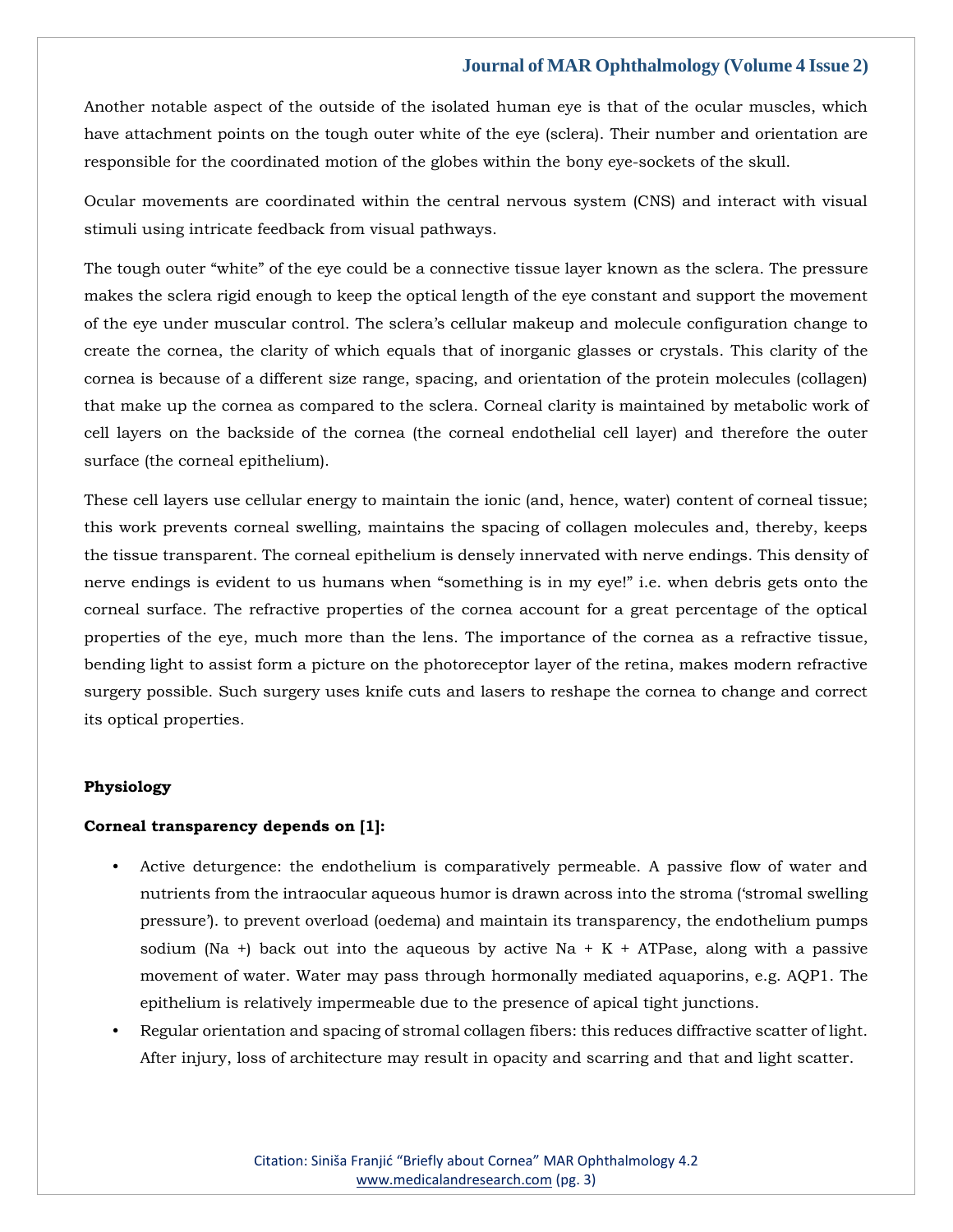Refraction - The cornea accounts for 70% of the eye's total dioptric power. The radii of curvature of the anterior surface is 7.7mm; the posterior surface is 6.8mm. The cornea could be a robust, elastic surface. Its shape is maintained by structural rigidity and IOP.

Nutrition and nerve supply - The cornea is avascular and relies upon diffusion from the limbus and aqueous for nutrition. Langerhans cells (antigen-presenting cells) are present within the epithelium but are usually restricted to the outer third. the primary division of the trigeminal nerve forms stromal and subepithelial plexi responsible for corneal sensation.

#### **Examination**

Firstly per ocular area should be examined with a penlight [4]. Any abrasions, hemorrhages, edema, foreign bodies, bone deformities, and ptosis within this area should be noted. Before checking for the integrity of the world, any sign of an open wound, prolapsed tissue, chemosis, hemorrhage, and foreign bodies regarding the world should be taken into account. If the lids are swollen and with edema, the lids should be opened with lid retractors carefully, and ocular tissues should be examined. Any maneuver that would cause the increase in pressure towards the world should be avoided. Tarsal conjunctiva which is found under the eyelids should be checked by turning the eyelids. Conjunctival tissue integrity must be examined thoroughly for any laceration that may be overlooked easily.

Presence of subconjunctival hemorrhage and chemosis usually impedes examination of sclera. In these circumstances, an exploration with a topical anesthetic can validate the integrity of the sclera. If a posterior scleral injury is suspected, associated pathologies should be evaluated via ultrasonography or CT.

The cornea and limbus are examined carefully with biomicroscopy. in a very thorough corneal examination, one should be careful for corneal erosions, the presence of corneal or conjunctival foreign body, any secondary changes in the deep layers of the cornea subsequent to trauma. Status of anterior chamber, iridocorneal angle, and also the lens must also be examined for any accompanying pathologies. Corneal erosions or epithelial injuries may be visualized better if dyed with vital stains like fluorescein or rose bengal.

All cases should be questioned for any history of refractive surgery. A history of radial keratotomy, PRK, LASİC, clear corneal incision, or corneoscleral incision can give clues about current status of cornea. All cases with the history of corneal incision bear the risk of post-traumatic laceration. Thus, previous cataract surgery or other refractive surgical procedures may cause disruption of the integrity of the world.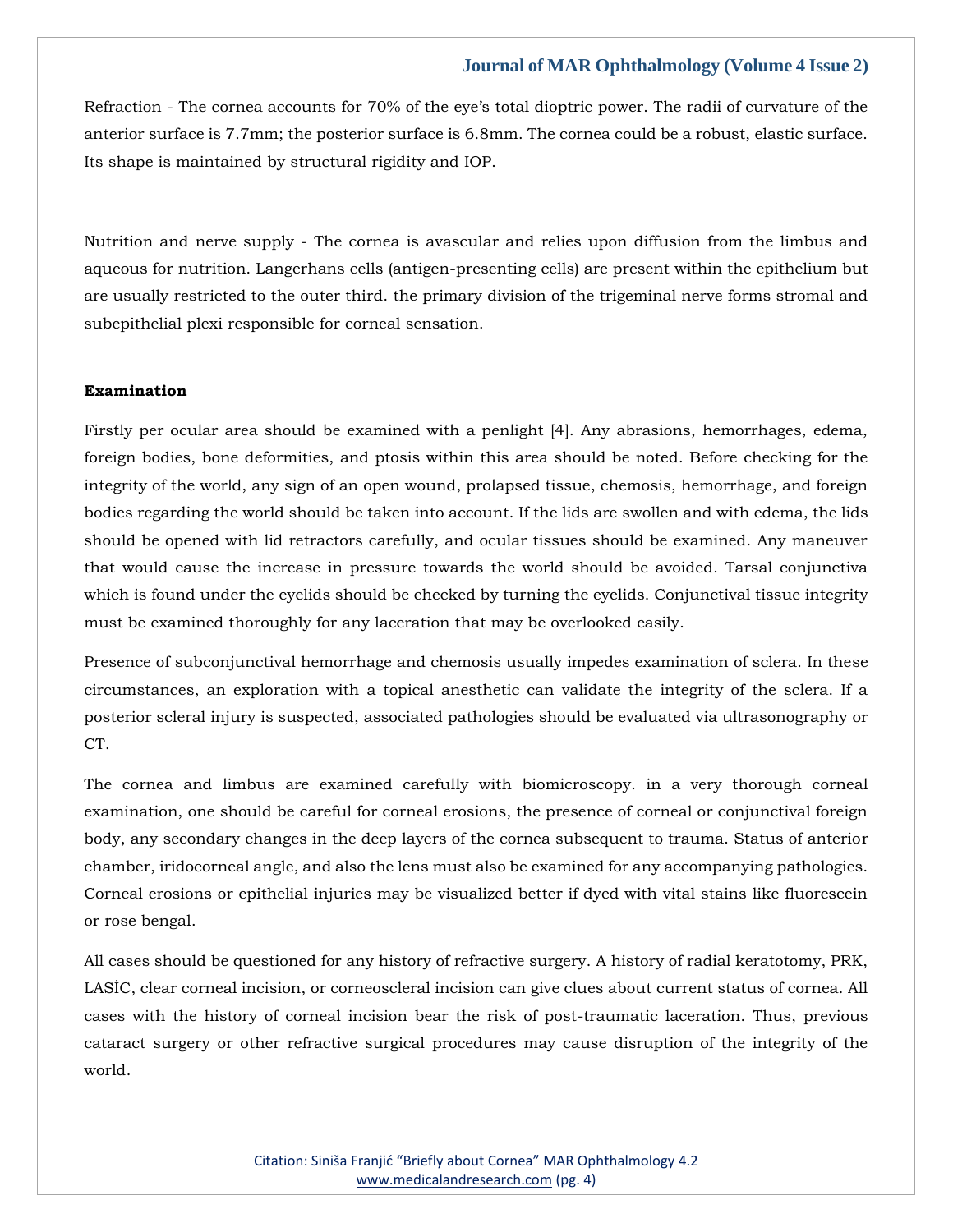The most important point of the slit-lamb examination of penetrating eye trauma is whether or not there's a leakage from the location of the injury or not. Any aqueous efflux through cornea is checked with Seidel test, which might be performed by examining the cornea with cobalt blue light after a fluorescein strip being placed on conjunctiva. If there's any leakage, one should expect a prospect up at the location of yellow staining or a green efflux at the location of the injury.

Although it is not very simple to conclude that the integrity of the globe has been disrupted, some finding may suggest such an injury. some of these findings will be listed as 360 ° subconjunctival hemorrhage, 360 ° dense chemosis (jelly-roll chemosis), significant changes within the depth of the anterior chamber compared with the other eye, disruption of the integrity of the lens capsule, or focal cataracts. Iris transillumination defects can also refer to a foreign body trauma.

In cases with a prominent rupture of the world, within which intraocular tissues are prolapsed, a metal shield should be placed after the examination till the scheduled operation in order to prevent further tissue prolapse.

Examination of the pupilla may reveal an intracranial pathology or a direct trauma to the optic nerve. Relative afferent pupil defect is also substantial for evaluation of optic nerve functions.

Complete examination of the uninjured globe is also an essential step in traumatic globe injuries. In some cases, serious injuries may be overlooked due to an inattentive examination of the other eye.

#### **Dry Eye**

Dry eye is a condition within which there's a decrease within the secretion of tears or a decrease in their quality [5]. Tears form a smooth surface of the eye that has a large share in achieving acuity, ensures the passage of oxygen to the cornea and moisturizes the surface of the cornea and conjunctiva. The results of these changes is insufficient eye moisture. Tears are important for overall eye and vision health. whenever when someone blinks, a layer of tears spreads sort of a protective film on the front of the eye. If it doesn't blink often enough, dry areas can form on the surface of the eye, which might cause a decrease in visual modality. Although dry eye syndrome can occur at any age, the risk continues to be higher in people over the age of fifty, especially in women, which is related to hormonal changes.

Dry eye syndrome occurs either due to insufficient tear secretion or due to disturbances within the quality of the tear film. Tears are necessary for lubrication, nutrition, health and optical functions of the anterior surface of the eye and clear vision. additionally, they reduce the chance of infection, flush foreign bodies out of the eye and keep the surface of the eyes smooth and clean. With each blink of an eyelid, tears cover the front surface of the eye. Excess tears within the eye flow into the tiny drainage canals within the inner corner of the attention and further into the nasal cavity. Signs of dry eye syndrome are fibrous secretions and dry spots on the cornea within the area of the interpalpebral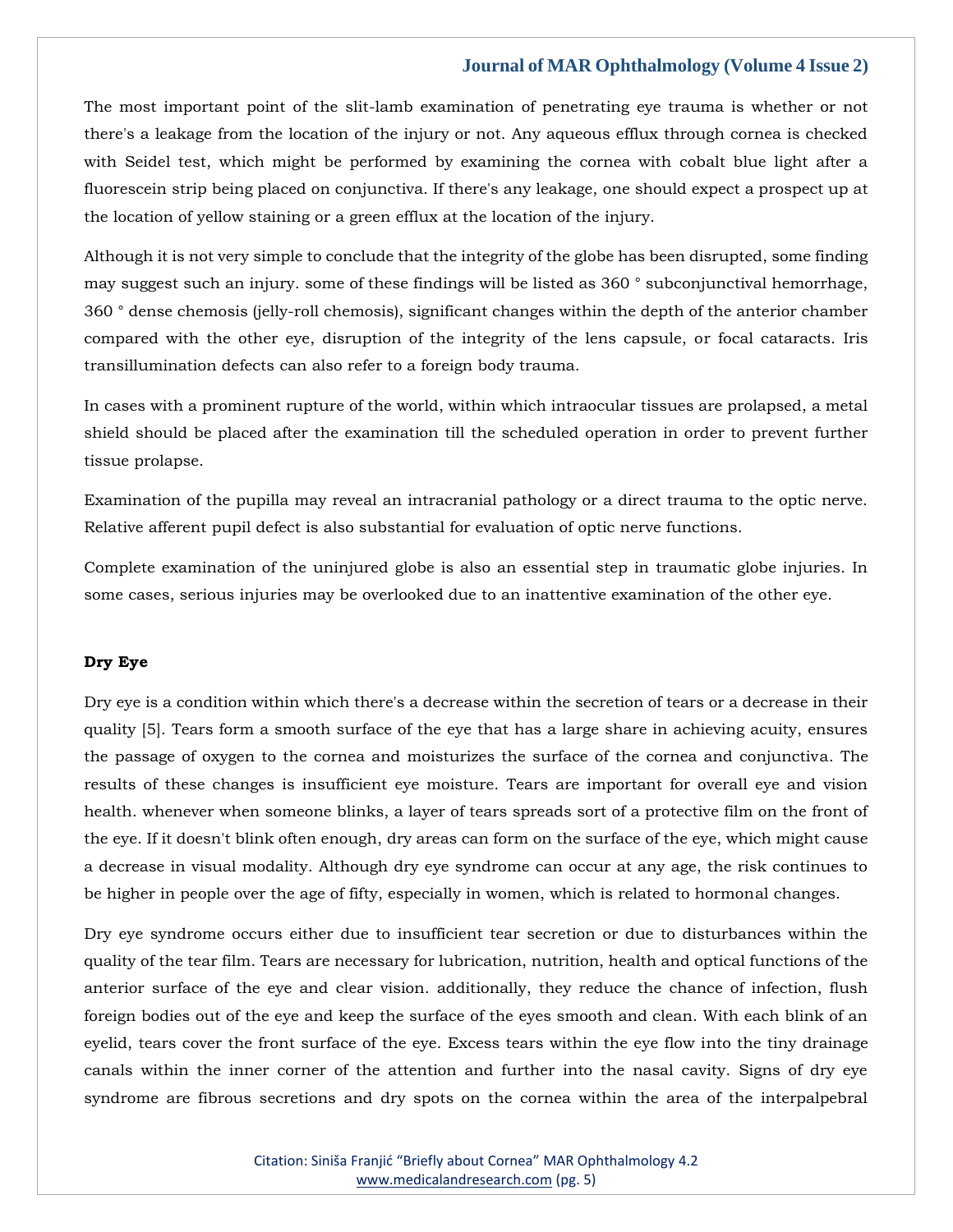opening where the epithelium of the cornea and conjunctiva is exposed to evaporation, unlike the upper a part of the cornea which is protected by the eyelid.

Dry eye syndrome typically feels better within the morning and it doesn't cause sharp, acute pain [6]. we must always examine the patient for lagophthalmos (eyes still partially open after closing gently), which may cause pain within the morning, but the exposure keratopathy of lagophthalmos usually doesn't cause severe, sharp pain. This scenario above would be most consistent with recurrent corneal erosions. Most commonly, a patient notes a history of corneal abrasion with a pointy object like a paper cut or a fingernail. The abrasion elevates a layer of the corneal epithelium, which doesn't cement itself back down well. When patients sleep, the eyelid dries to and sticks to the corneal epithelium slightly. When the patient opens their eye, the eyelid pulls that unstable epithelium off—hence the severe eye pain. This classically improves over some hours. Oftentimes, the patient will arrive at the eye doctor with no obvious corneal defects (subtle ones are often present).

The first line of therapy for preventing erosions is an over-the-counter lubricant eye ointment placed within the eye(s) before going to sleep. This prevents the eyelid from sticking to the epithelium. One could consider a bandage lens system as a protective barrier. If these don't help, then one could denude the faulty epithelium. Other alternatives include lasering the epithelium and basement membrane (phototherapeutic keratectomy) or stromal micropuncture (using a 25-gauge needle to scar the epithelium down).

# **Injury**

Cornea is a transparent tissue of our body [7]. A clear cornea is that the key to take care of the normal visual function. When the cornea is damaged by any sorts of trauma, the patient's visual sense will heavily decrease. Some blunt trauma won't break the integrity of the cornea, but it can damage the corneal epithelial cell. If that had happened, the patient can feel vision decreased, pain, shed tears, photophobia, and foreign body sensation. With the assistance of fluorescein strips, we are able to clearly observe it stain the epithelial defect under the diffused cobalt blue light. Sometimes the cornea may suffer from heavy injury; it can destroy the corneal integrity. If the cornea has already developed an entire layer laceration, the humour will leak from the anterior chamber. the applying of fluorescein dye and visualization under a cobalt blue light will reveal leaking humor, termed the Seidel test. Besides that, we also should use narrow slit light to estimate whether or not the foreign body embed into the wound. But after the trauma, corneal stroma is sometimes edema which will affect our examination. it's difficult to work out the exact state of the corneal wound, especially if the foreign body is little. So, we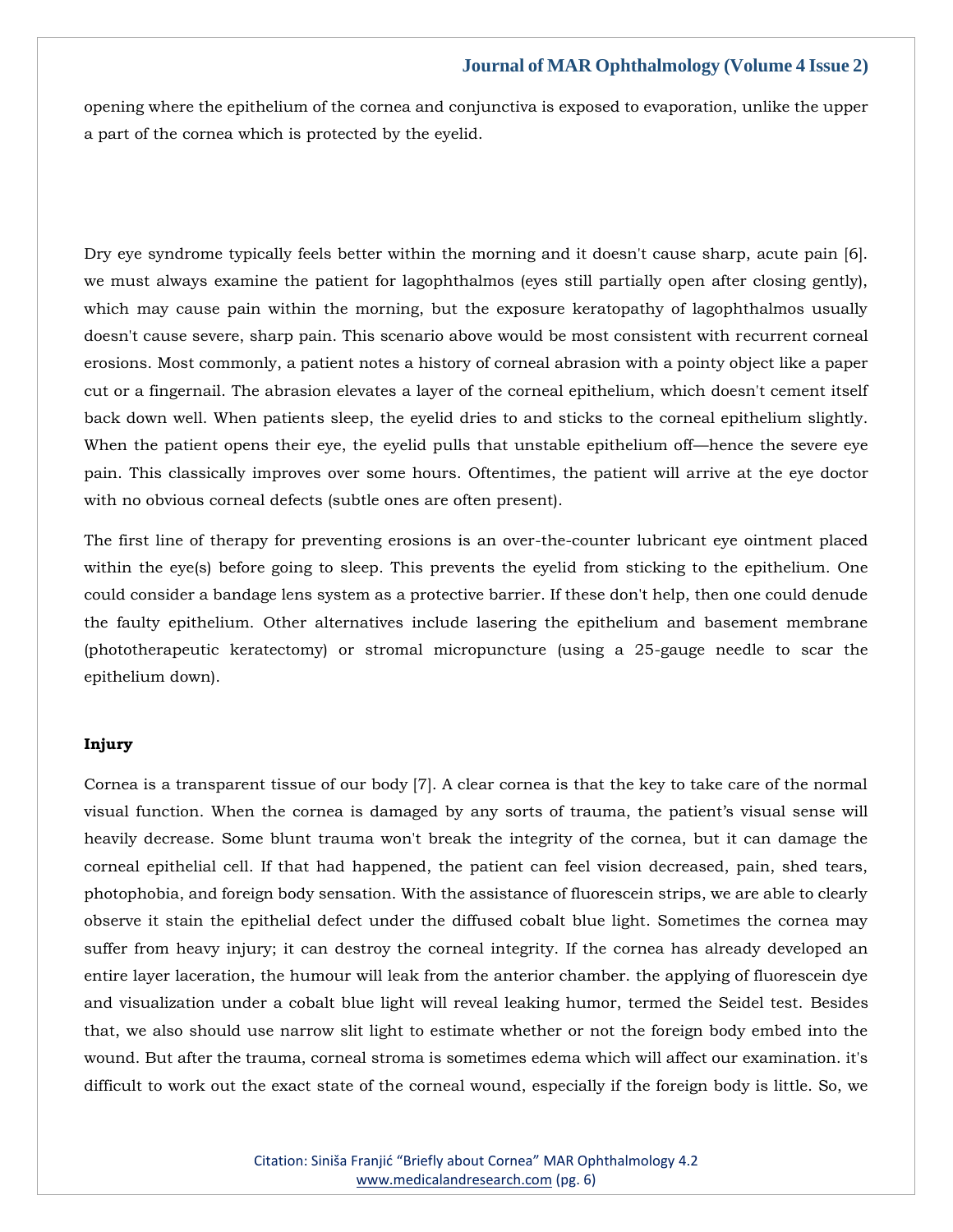recommend using different angle of slit light to illuminate the wound. When the patient's cornea is broken by chemical material, we might even see the liquidation and protein denaturation of cornea.

Anterior chamber is that the space between cornea and iris. It's filled with clear aqueous humour. In slit light, the anterior chamber is that the distance between the two light bands.

When examining a traumatic patient, we advise the ophthalmologist use slit light to verify the depth of the anterior chamber. If the integrity of eyeball has already been damaged, the distance between two light bands are decrease or disappear. that means the patient may suffer from the penetrating trauma. After we turn the light to a spot, the light beam will contribute to find suspended solids. Besides that, we also advise figuring out some questions. First, with the assistance of scatter light, observe whether or not the bleeding or inflammation exists in anterior chamber. Second, using X16 power illumination, carefully examine whether or not combined with foreign body. Third, if foreign body are often found in anterior chamber, switch to slit light and magnify the view to determine the characteristic of foreign body.

#### **Transplantation**

Diseases, infection or damage to the cornea may result in corneal opacity and blindness [8]. Corneal disease is that the second commonest reason behind blindness within the world and is usually related to severe damage to the ocular surface. Corneal blindness is particularly prevalent in less-developed nations where diseases and infections may progress untreated. Diseased and damaged corneas are often surgically removed and replaced with a button of corneal tissue sourced from cadavers (allografts) during a penetrating keratoplasty procedure. Corneal allografts is also successful and remain clear and provide a successful solution for a few, but this is not always the case and recipients may require a second graft or an alternate option. The insufficient number of cadaveric corneas available for transplant could be a serious issue and results from the unsuitability of some donated eyes for transplant, the low levels of organ donation due to religious and cultural factors, a lack of general education and therefore the absence of eye-banking facilities, particularly in developing countries. Some ocular surface disorders can now be treated effectively by newer procedures involving the transplantation of biological entities like autologus limbal stem cells and/or amniotic membrane. However, there are many ocular conditions that are recognised as having a 'high risk of failure' for the transplant of either corneal grafts or limbal stem cell/amnion approaches and these require an alternate option.

Together, these severe cases have left an unmet clinical need that has driven the event of synthetic corneal replacements. Synthetic devices that replace corneal tissue are referred to as 'keratoprostheses' (KPros) and are wont to restore functional acuity (and, less commonly, alleviate pain in conditions like keratopathy) in eyes with severe corneal disease and opacity that carry a poor prognosis for normal corneal transplantation. the perfect keratoprosthesis would be inert and not rejected by the patient's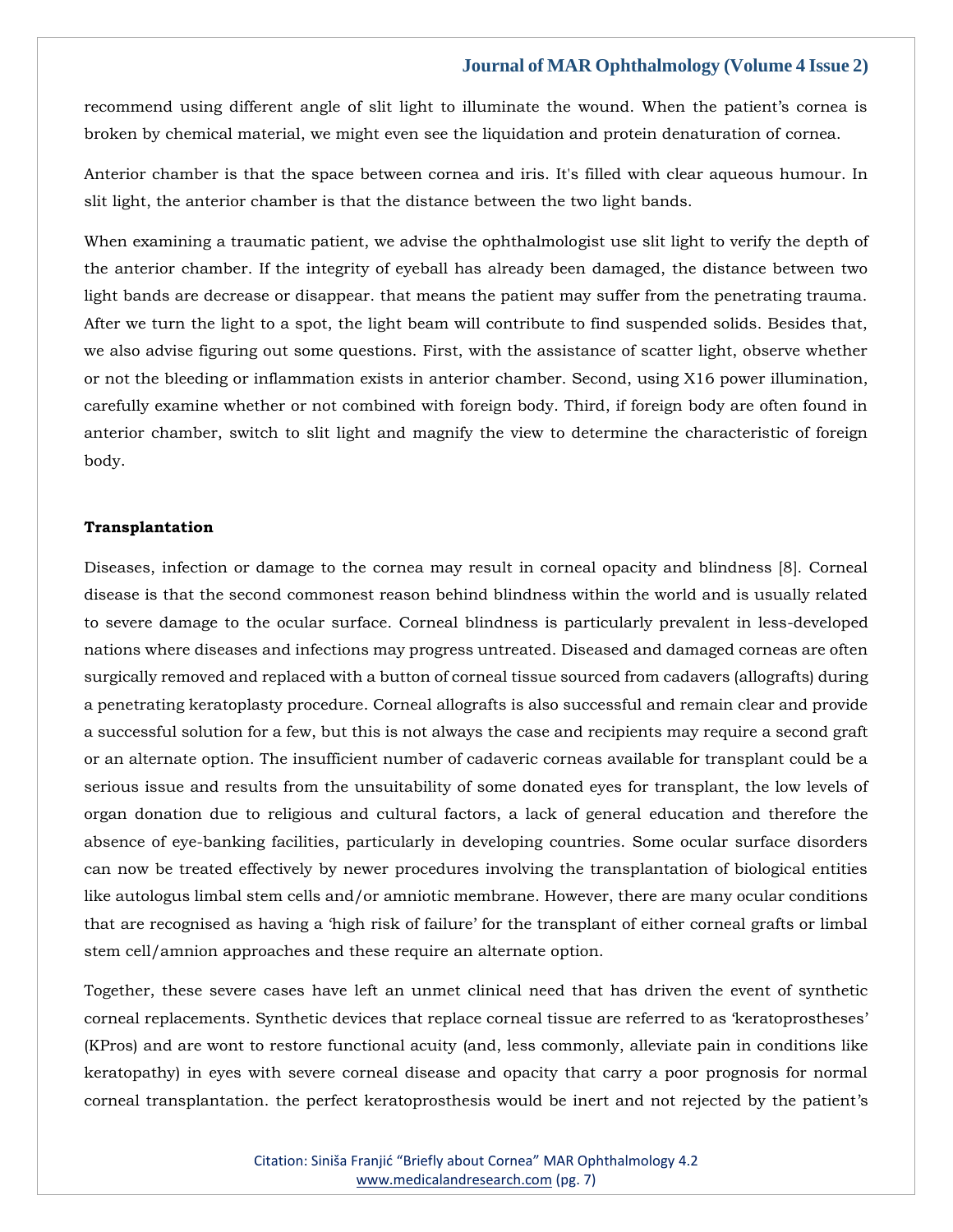immune system, it might even be inexpensive and ready to maintain longterm clarity. additionally, it'd be quick to implant, easy to examine and allow a wonderful view of the retina.

#### **Technology**

In the feld of ophthalmology, the subspecialty of cornea has seen pioneering work in the evolution of technological advances aimed toward aiding diagnosis and treatment [9]. This dates back to the start of the fifteenth century, with Christoph Scheiner's experiments using refections of images from the cornea. Over time, advancements in technology have enabled the development of instruments like the keratometer, keratoscope, pachymeters, tomographer, confocal microscopes, corneal hysteresis, meibography and wavefront analyzers. The components of a comprehensive ocular surface evaluation today include a tomographic assessment of cornea, biomechanical measurements for ocular hysteresis, optical wavefront analysis and tear flm evaluation including meibomian gland function.

Busy clinics with an increasing demand for refractive surgery have led to a paradigm shift in practice patterns. The clinician must his disposal a wide range of tools to perform a comprehensive qualitative and quantitative evaluation of the ocular surface. However, the interpretation of the scans requires a thorough assessment and due to the vast amount of data generated by modern instruments, this could be time consuming. The approach has got to be individualized given the large amount of present variations. additionally, detection of pathology at a subclinical stage can help in timely and more effective management while avoiding complications. The tools for evaluation remain the identical but the diagnostic and therapeutic threshold criteria for various disorders vary—from selecting candidates for refractive surgery to diagnosing meibomian gland dysfunction or detecting early corneal ectasias.

#### **Corneal Power**

The corneal power may be assessed with the diagnostic procedures of keratometry and topography/tomography [10]. Keratometry is a measurement of the anterior central corneal curvature and is performed with a manual keratometer, or more commonly automatically. the two basic manual keratometers are the Javal-Schiotz type and also the Helmholtz type. Automated keratometry measures the radius of the curvature of the anterior surface of the cornea from four reflected points approximately 3 mm apart. Topography derives from the Greek words "to place" (topo) and "to write" (graphein), which means to describe a place. this is classically associated with the study of Earth's surface shape; corneal topography is that the study of the shape of the corneal surface. Corneal topographers include the videokeratoscope or Placido-based devices, e. g., Topographic Modeling System (Tomey Corporation, Nagoya, Japan), Keratron (Optikon 2000 S.p.A., Rome, Italy), Zeiss Atlas (Carl Zeiss Meditec AG, Jena,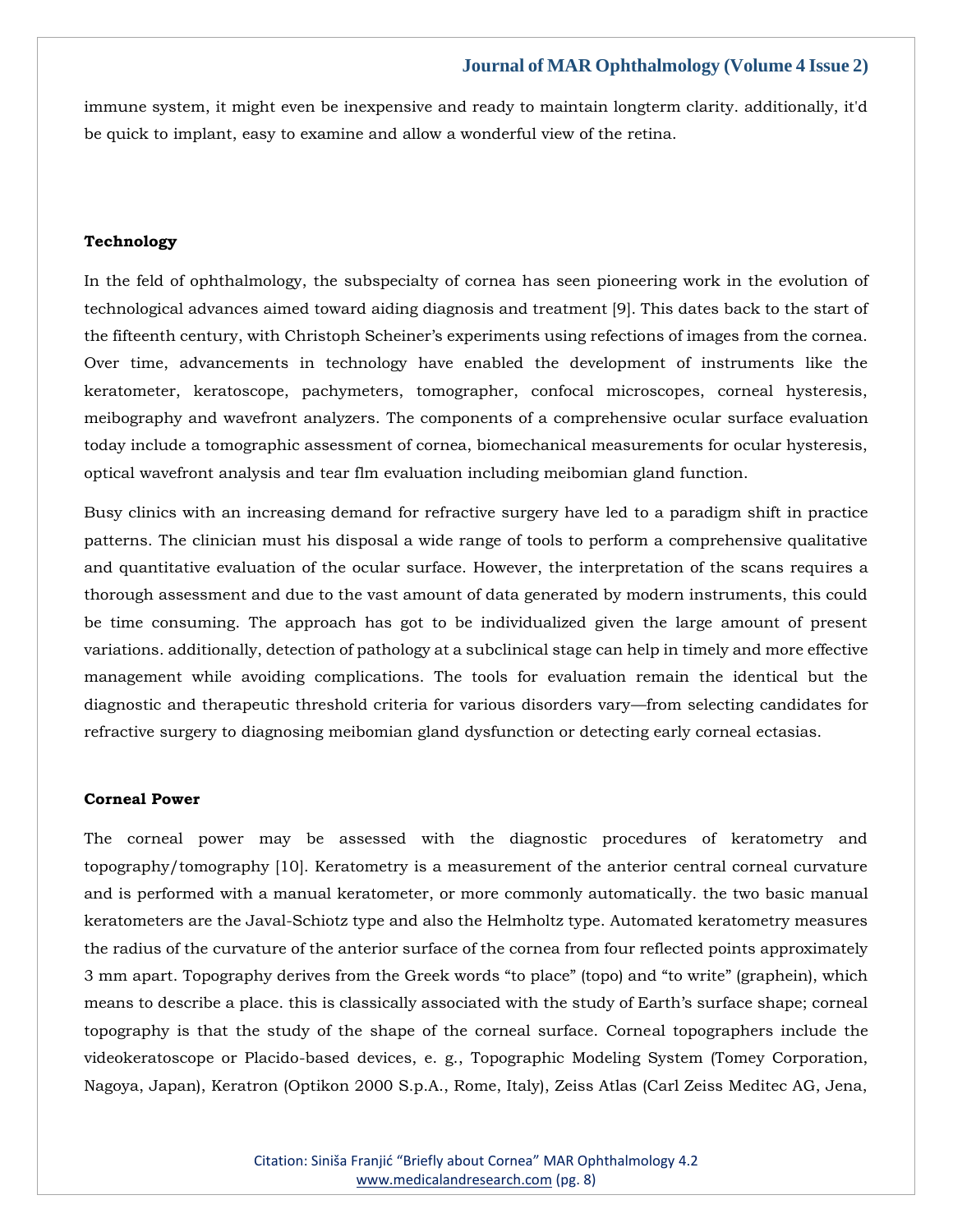Germany). Tomography derives from the Greek words "to cut or section" (tomos) and "to write" (graphein). In medicine the classic term computed tomography scanning is used for referring to the radiographic technique for imaging a section of an internal solid organ, producing a three-dimensional image. Corneal tomography presents a three-dimensional image of the cornea and is employed for the examination of the front and back surfaces of the cornea together with pachymetric mapping.

A significant problem in determining the true corneal power is that the difficulty to assess the posterior corneal surface. In most keratometric devices the connection between the anterior and posterior corneal surfaces is fixed and estimated supported an empiric "keratometric index". Assessing the optical power of the posterior corneal surface, and specifically it's astigmatism with corneal tomography devices could potentially increase the refractive outcome in lens surgery. This issue is particularly important in IOL calculations of eyes that underwent corneal refractive surgery. As in these procedures corneal tissue is removed for refractive purposes changes, similarly the link between the front and back surfaces of the cornea is altered, invalidating the use of this standardized index of refraction. Currently, the optical biometers that employ corneal tomography, routinely allow measurement of the posterior corneal astigmatism.

It might be concluded that corneal tomography (or topography, when evaluating the posterior corneal surface isn't neccessary) should be performed in patients with irregular, abnormally flat or steep corneas, in eyes with significant astigmatism, after previous corneal refractive surgery, or if it's impossible to achieve accurate keratometric measurements.

# **Conclusion**

Different techniques of refractive eye surgery change the shape of the cornea to reduce the need for corrective lenses or to improve the refractive state of the eye. In many techniques used today, the cornea is reshaped by photoablation using an excimer laser. Synthetic corneas (keratoprosthesis) are also in development. Most are just plastic implants, but there are lenses that consist of biocompatible synthetic materials that encourage tissue to grow together with the synthetic cornea.

#### **References**

[1. Rauz, S.; Kolli, S. \(2018.\): "Cornea" in Denniston, A. K.](https://www.google.com/search?q=Oxford+Handbook+of+Ophthalmology%2C+Fourth+Edition%2C+International+Edition&sxsrf=ALiCzsbX1swwzyNDKdlRqUAx8Se1zOrgbA%3A1651227009262&ei=gblrYo7SD5SC4-EPvM6l-Ao&ved=0ahUKEwjOltL6g7n3AhUUwTgGHTxnCa8Q4dUDCA4&oq=Oxford+Handbook+of+Ophthalmology%2C+Fourth+Edition%2C+International+Edition&gs_lcp=Cgdnd3Mtd2l6EAw6BwgjEOoCECdKBAhBGABKBAhGGABQnwlYnwlgmBJoAXABeACAAXmIAXmSAQMwLjGYAQCgAQGgAQKwAQrAAQE&sclient=gws-wiz) O.; Murray, P. I. (eds): "Oxford Handbook of [Ophthalmology, Fourth Edition, International Edition",Oxford University Press, Oxford, UK, pp. 242.](https://www.google.com/search?q=Oxford+Handbook+of+Ophthalmology%2C+Fourth+Edition%2C+International+Edition&sxsrf=ALiCzsbX1swwzyNDKdlRqUAx8Se1zOrgbA%3A1651227009262&ei=gblrYo7SD5SC4-EPvM6l-Ao&ved=0ahUKEwjOltL6g7n3AhUUwTgGHTxnCa8Q4dUDCA4&oq=Oxford+Handbook+of+Ophthalmology%2C+Fourth+Edition%2C+International+Edition&gs_lcp=Cgdnd3Mtd2l6EAw6BwgjEOoCECdKBAhBGABKBAhGGABQnwlYnwlgmBJoAXABeACAAXmIAXmSAQMwLjGYAQCgAQGgAQKwAQrAAQE&sclient=gws-wiz) - [243.](https://www.google.com/search?q=Oxford+Handbook+of+Ophthalmology%2C+Fourth+Edition%2C+International+Edition&sxsrf=ALiCzsbX1swwzyNDKdlRqUAx8Se1zOrgbA%3A1651227009262&ei=gblrYo7SD5SC4-EPvM6l-Ao&ved=0ahUKEwjOltL6g7n3AhUUwTgGHTxnCa8Q4dUDCA4&oq=Oxford+Handbook+of+Ophthalmology%2C+Fourth+Edition%2C+International+Edition&gs_lcp=Cgdnd3Mtd2l6EAw6BwgjEOoCECdKBAhBGABKBAhGGABQnwlYnwlgmBJoAXABeACAAXmIAXmSAQMwLjGYAQCgAQGgAQKwAQrAAQE&sclient=gws-wiz)

[2. Cerulli, L.; Missiroli, F. \(2008.\): "Aging of the Cornea" in Cavallotti, C. A. P.; Cerulli, L. \(eds\): "Age](https://www.google.com/search?q=Age-Related+Changes+of+the+Human+Eye&sxsrf=ALiCzsboteURTaZXXzfkDnk5UfGmj-GjRw%3A1651228676334&ei=BMBrYv7oE6yW4-EPrJqw0AI&ved=0ahUKEwj--seVirn3AhUsyzgGHSwNDCoQ4dUDCA4&oq=Age-Related+Changes+of+the+Human+Eye&gs_lcp=Cgdnd3Mtd2l6EAwyBggAEBYQHjoHCCMQ6gIQJ0oECEEYAEoECEYYAFDaAljaAmDDBmgBcAF4AIABdYgBdZIBAzAuMZgBAKABAaABArABCsABAQ&sclient=gws-wiz)-[Related Changes of the Human Eye", Humana Press, Springer Science + Business Media, LLC, Totowa,](https://www.google.com/search?q=Age-Related+Changes+of+the+Human+Eye&sxsrf=ALiCzsboteURTaZXXzfkDnk5UfGmj-GjRw%3A1651228676334&ei=BMBrYv7oE6yW4-EPrJqw0AI&ved=0ahUKEwj--seVirn3AhUsyzgGHSwNDCoQ4dUDCA4&oq=Age-Related+Changes+of+the+Human+Eye&gs_lcp=Cgdnd3Mtd2l6EAwyBggAEBYQHjoHCCMQ6gIQJ0oECEEYAEoECEYYAFDaAljaAmDDBmgBcAF4AIABdYgBdZIBAzAuMZgBAKABAaABArABCsABAQ&sclient=gws-wiz)  [USA, pp. 45.](https://www.google.com/search?q=Age-Related+Changes+of+the+Human+Eye&sxsrf=ALiCzsboteURTaZXXzfkDnk5UfGmj-GjRw%3A1651228676334&ei=BMBrYv7oE6yW4-EPrJqw0AI&ved=0ahUKEwj--seVirn3AhUsyzgGHSwNDCoQ4dUDCA4&oq=Age-Related+Changes+of+the+Human+Eye&gs_lcp=Cgdnd3Mtd2l6EAwyBggAEBYQHjoHCCMQ6gIQJ0oECEEYAEoECEYYAFDaAljaAmDDBmgBcAF4AIABdYgBdZIBAzAuMZgBAKABAaABArABCsABAQ&sclient=gws-wiz)